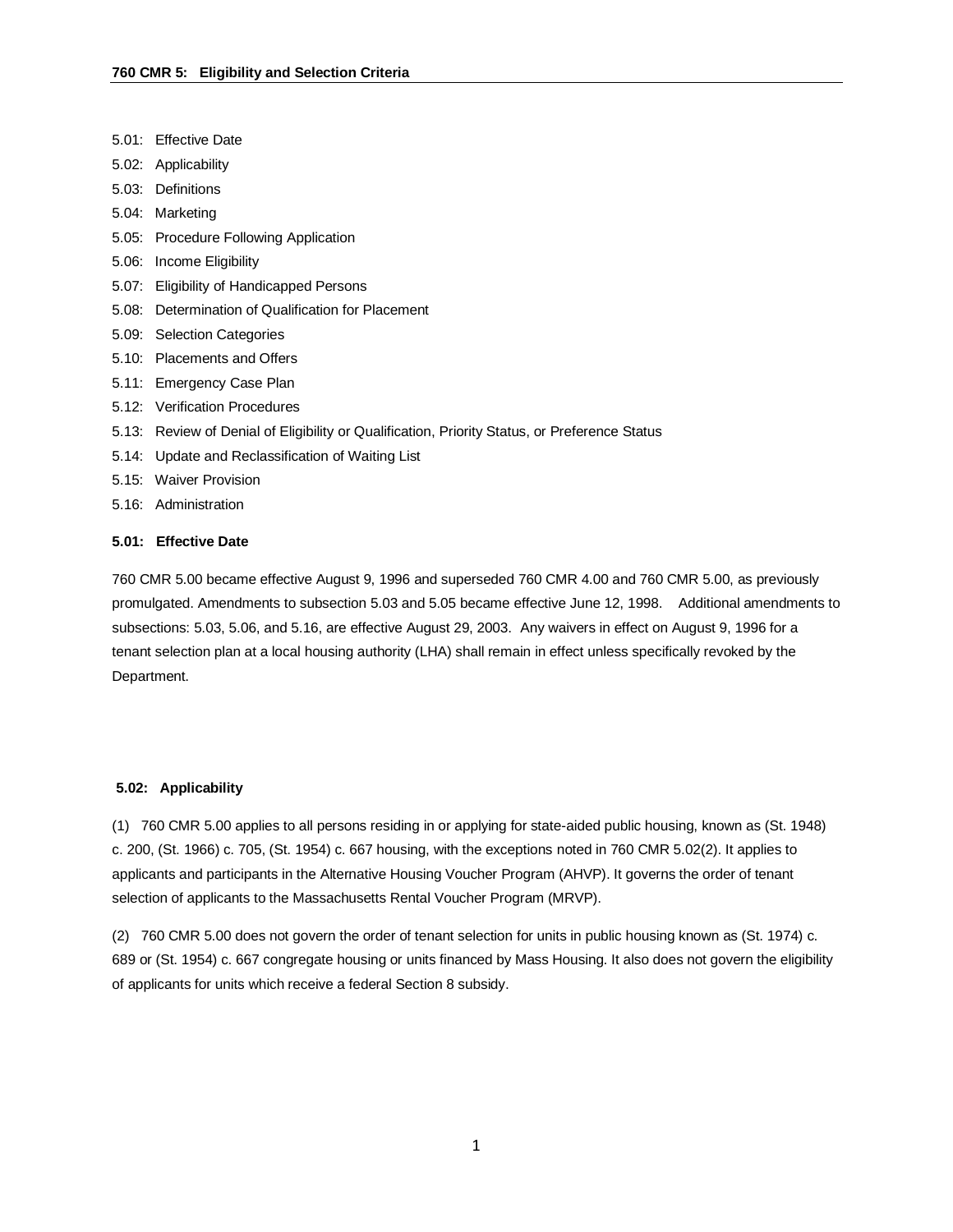### **5.03: Definitions**

1. **Affirmative action goals** - the applicable percentages of an LHA's units of family housing and elderly/handicapped housing as calculated pursuant to 760 CMR 5.08(3) prior to the 1996 amendment.

2. **AHVP - Alternative Housing Voucher Program**.

**3. Appropriate unit size - the size of a unit is appropriate for a household if the unit meets all the following criteria:**

(a) Household members of the opposite sex, excepting husband and wife (or those in a similar living arrangement), do not have to share a bedroom, provided that children of the opposite sex under the age of eight shall share a bedroom and provided that other household members of the opposite sex may elect to share a bedroom.

(b) Persons of the same sex shall share a bedroom, provided that a household member, age 21 or over, may elect not to share a bedroom with his or her child, grandchild, or legal ward and provided that a household member does not have to share a bedroom if a consequence of sharing is or would be a severe adverse impact on his or her mental or physical health and if the LHA receives reliable medical documentation as to such impact of sharing.

(c) Each bedroom shall contain at least 50 square feet of floor space for each occupant and a minimum of 70 square feet and shall meet all other applicable requirements of the State Sanitary Code (105 CMR 410.000) for a room occupied for sleeping purposes. No bedroom shall be shared by more persons than the number permissible under 760 CMR 5.03.

(d) Only bedrooms may be used for sleeping purposes by household members; the living room, kitchen, bathroom and hallways shall not be used for sleeping purposes by any household member.

**4. Department - the Department of Housing and Community Development or successor agency.**

**5. Elderly persons of low income** - persons having reached the age 60 or over who are income eligible for stateaided public housing. As used herein "elderly person" shall mean an elderly person of low income.

**6. Elderly household** - a household, residing in or applying for elderly/handicapped housing, containing at least one elderly person.

**7. Elderly/handicapped housing** - c. 667 housing managed pursuant to the provisions of M.G.L. c. 121B, §§ 39 and 40 for elderly persons of low income and handicapped persons of low income.

**8. Family (Household)** - a family or household consists of:

(a) two or more persons who live or will live regularly in a unit as their primary residence:

1. whose income and resources are available to meet the household's needs; and

2. who are either related by blood, marriage, or operation of law, or who have otherwise evidenced a stable interdependent relationship.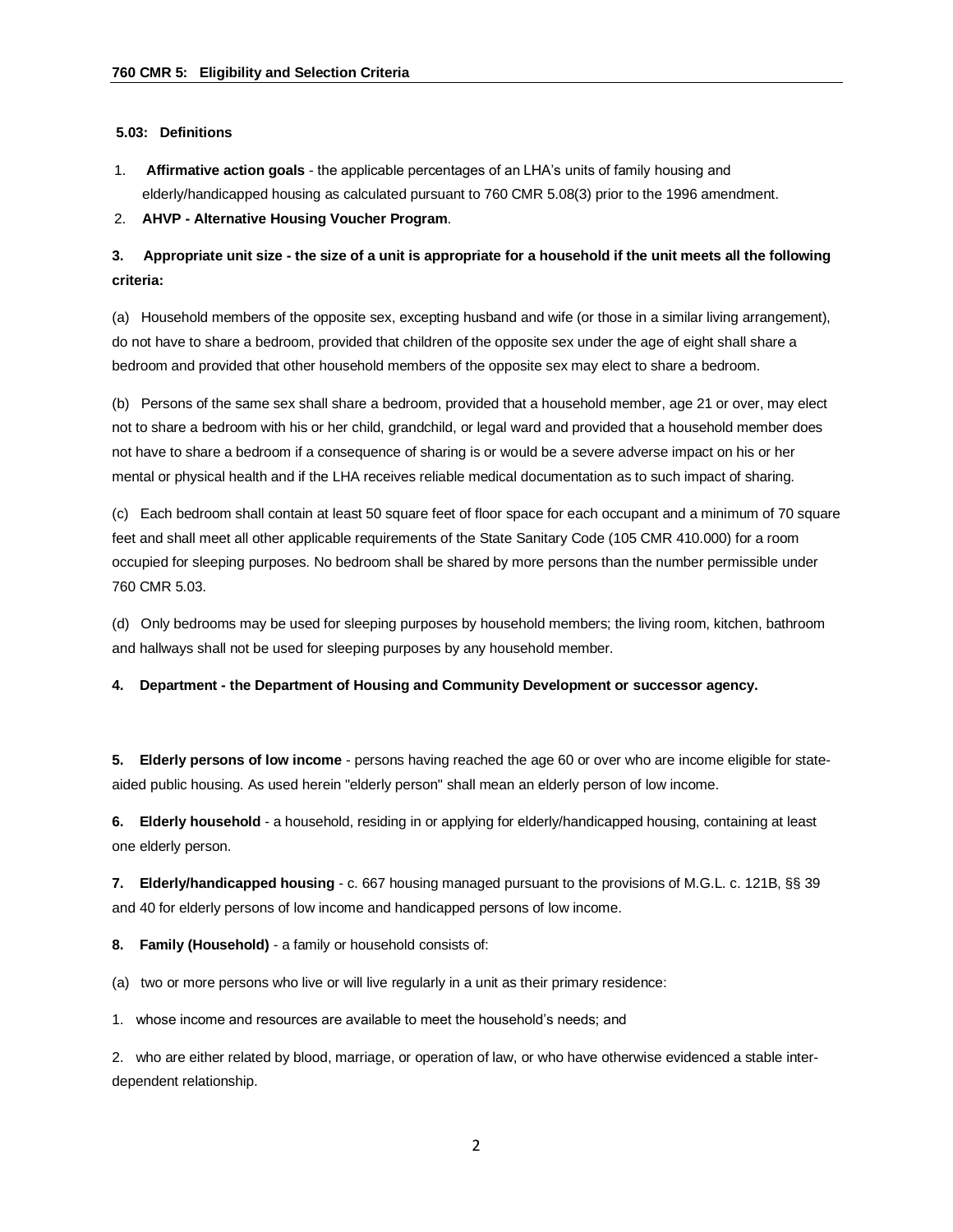(b) one person.

**9. A household member shall be considered to be living regularly with a family if temporarily absent for reasons such as hospitalization, duty assignment, employment, or school attendance in another location**. Upon receipt of notice from the Department of Social Services that one or more children will be reunified with a household member, such child or children, if eligible and qualified, shall be considered household members for purposes of securing a unit of appropriate unit size for the reunified family.

**10. A full-time, live-in personal care attendant**, as defined in the regulation prescribing rent determination, whether or not a household member for purposes of rent determination, if determined by the LHA to be qualified, shall be deemed a household member for purposes of determining the appropriate unit size in public housing.

**11. In the event one or more household members, who have not signed the lease, cease living regularly with a family the remaining household members shall constitute the family.**

**12. In the event that a household member, who has signed the lease, ceases to occupy the unit, one or more remaining household members may be given permission for continued occupancy of the unit, provided that:**

1. the departing household member is not relocating to public or assisted housing elsewhere and is current in his or her financial obligations to the LHA and is not subject to eviction proceedings;

2. the remaining household members are eligible and qualified for public housing and (excepting newborns) have resided in the unit for at least one year, and;

3. at least one adult household member (or emancipated minor) applies for and signs a new lease with the LHA. In the event of divorce or separation between spouses who are both household members, or entry of a protective order, a Massachusetts court with jurisdiction may determine which spouse and family members shall be entitled to continued occupancy.

**13. In the event that a household member, who has signed the lease, applies for the addition of a person, who meets the criteria in 760 CMR 5.03: Family (Household)(a), as an additional household member, the LHA shall determine whether the person is qualified and whether the augmented family is eligible. If so, the LHA shall approve addition of the household member to the family if the unit is of appropriate unit size or, if the unit is too small, upon transfer of the family to a unit of appropriate unit size.**

**14. Family housing** - c. 200 or c. 705 housing managed pursuant to the provisions of M.G.L. c. 121B, § 34.

**15. Handicapped persons of low income** - the definition of "handicapped persons of low income" is set out in M.G.L. c. 121B, § 1. As used herein "handicapped person" shall mean a handicapped person of low income.

**16**. **Handicapped household** - a household, residing in or applying for elderly/handicapped housing, consisting of at least one handicapped person and no elderly person.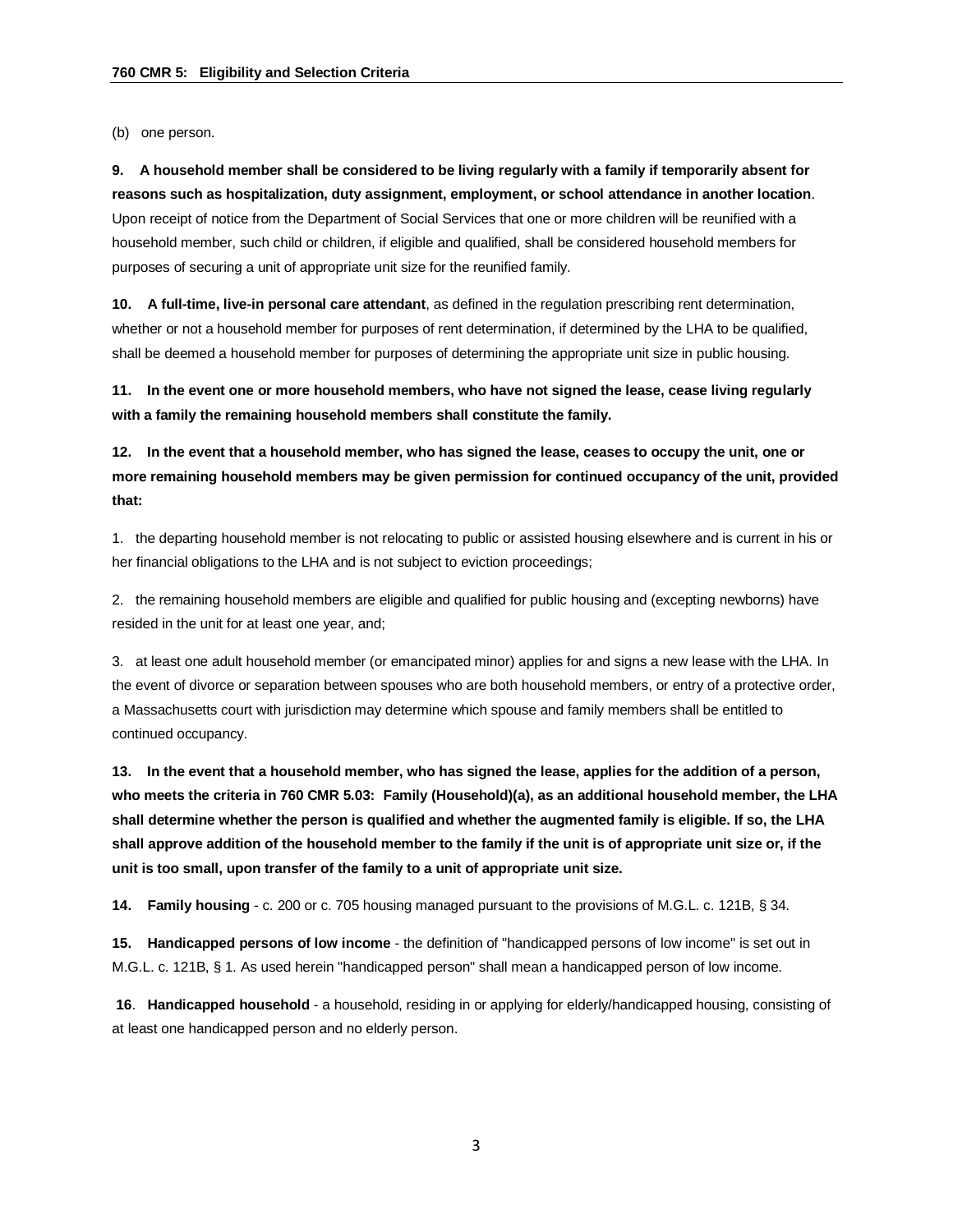**17. Homeless applicant** - an applicant who:

(a) is without a place to live or is in a living situation in which there is a significant, immediate and direct threat to the life or safety of the applicant or a household member which situation would be alleviated by placement in a unit of appropriate unit size;

(b) has made reasonable efforts to locate alternative housing;

(c) has not caused or substantially contributed to the safety-threatening or life-threatening situation; and

(d) has pursued available ways to prevent or avoid the safety-threatening or life-threatening situation by seeking assistance through the courts or appropriate administrative or enforcement agencies.

**18. Local housing authority (LHA**) - a public body politic and corporate created pursuant to M.G.L. c. 121B, § 3 or similar provisions of earlier general laws or of special laws. The definition of local housing authority shall include a regional non-profit corporation or other entity under contract to the Department to administer the MRVP or AHVP.

**19. Local Resident** - a person who has a principal residence or a place of employment in a city or town at the time of application to an LHA in that city or town and at the time of final determination of eligibility and qualification. Temporary residence with relatives or friends in the city or town is not sufficient unless the person's last residence and domicile was in the city or town. In the case of an applicant determined by the LHA to be homeless, the applicant may select one community for local preference, either the community from which he or she was displaced through no fault of his or her own, or the community in which he or she is temporarily housed.

**20. Minority** - "minority" shall mean:

(a) Asian American - with origins in any of the original peoples of the Far East, Southeast Asia, the Indian Subcontinent, or the Pacific Islands;

(b) Black - with origins in any of the black racial groups of Africa;

(c) Hispanic - of Mexican, Puerto Rican, Cuban, Central or South American origin; or

(d) North American Indian - with origins in any of the original peoples of North America, with cultural identification through tribal affiliation.

**20. MRVP -** Massachusetts Rental Voucher Program.

**21. Primary residence** - principal home (domicile) occupied by all members of a household not less than nine months of the year.

**22. Transfer for administrative reasons** - transfer of a household from one unit to another at the discretion of the executive director of an LHA at any time for a sound administrative reason such as: fire in or condemnation of an occupied unit; harassment or abuse of a tenant or household member; or change in the number of persons in the household so that the unit is no longer of appropriate unit size for the household. A transfer for administrative reasons may be made between units in elderly/handicapped housing and family housing in the event that transfer cannot be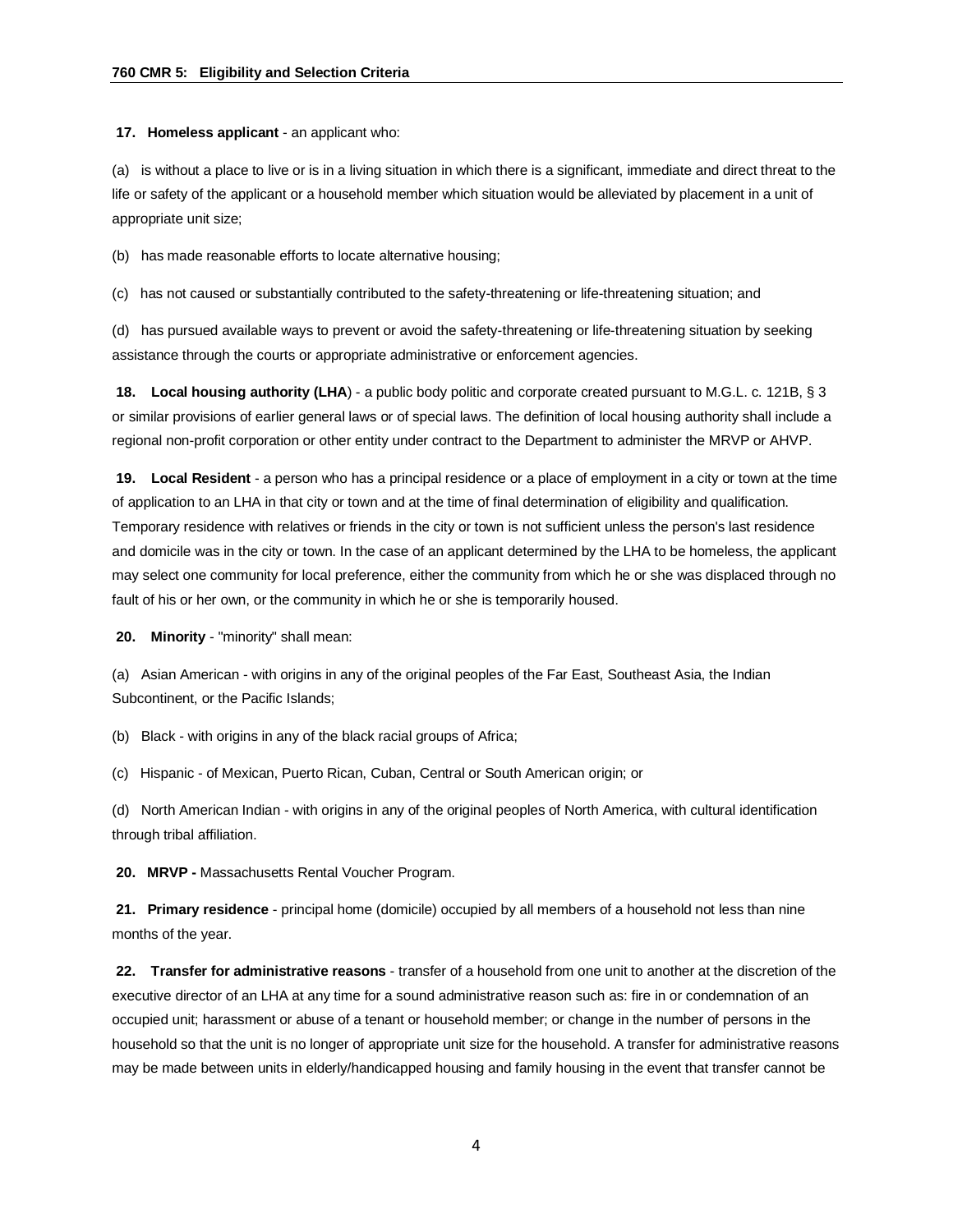made to a unit of appropriate unit size in the same type of housing, provided that the household is eligible for the housing to which the transfer is made.

**23. Transfer for good cause** - transfer of a household from one unit to another because the unit is no longer of appropriate unit size, or there is a compelling and documented medical impairment which could be substantially improved by transfer to another available unit. A transfer for good cause may be made between units in elderly/handicapped housing and family housing in the event that transfer cannot be made to a unit of appropriate unit size in the same type of housing. In the absence of mitigating circumstances deemed sufficient by the LHA, a transfer for good cause shall not be made unless the applicant:

(a) has filed a transfer application complete with all supporting documentation;

(b) is current in rent, charges and fees owed to the LHA; and

(c) has not committed and household members have not committed any serious violations of the lease for at least two years, and the applicant is not subject to eviction proceedings or to the terms of an agreement for judgment in a prior eviction proceeding.

**24. Transfer to the AHVP** - transfer of a household from elderly/handicapped housing to the AHVP pursuant to the provisions of 760 CMR 53.00.

Unit - a rental housing unit in state-aided public housing. Where the context involves the MRVP or AHVP, "unit" shall mean a rental housing unit for which the rent is subsidized under either program.

Veteran - the definition of "veteran" is set out in M.G.L. c. 121B, § 1.

### **5.04: Marketing**

Each LHA has a continuing responsibility to ensure that households in its region of the state are aware of any availability of units and have an opportunity to apply. The LHA shall undertake a marketing effort whenever its waiting list for units is less than the number of applicants anticipated to be placed in the next 12 months. The LHA shall undertake appropriate affirmative fair marketing efforts whenever the number of its minority tenant households and minority households on the waiting list for either family housing or elderly/handicapped housing is less than the number of households meeting its affirmative action goal for the respective program.

#### **5.05: Procedure Following Application**

**(1) Every applicant shall use application forms approved by the Department**. The application forms shall be available at the LHA's central office or, upon request by mail. The LHA shall provide reasonable assistance to applicants in completing the application forms.

**(2) Each application form received by the LHA shall be date and time stamped, and the applicant promptly provided with a receipt including the control number**. After a completed application form is received, the LHA shall make a preliminary determination of eligibility based on information in the form and shall also determine whether an applicant appears to be entitled to any preference or priority status. The LHA may at this time, in its discretion,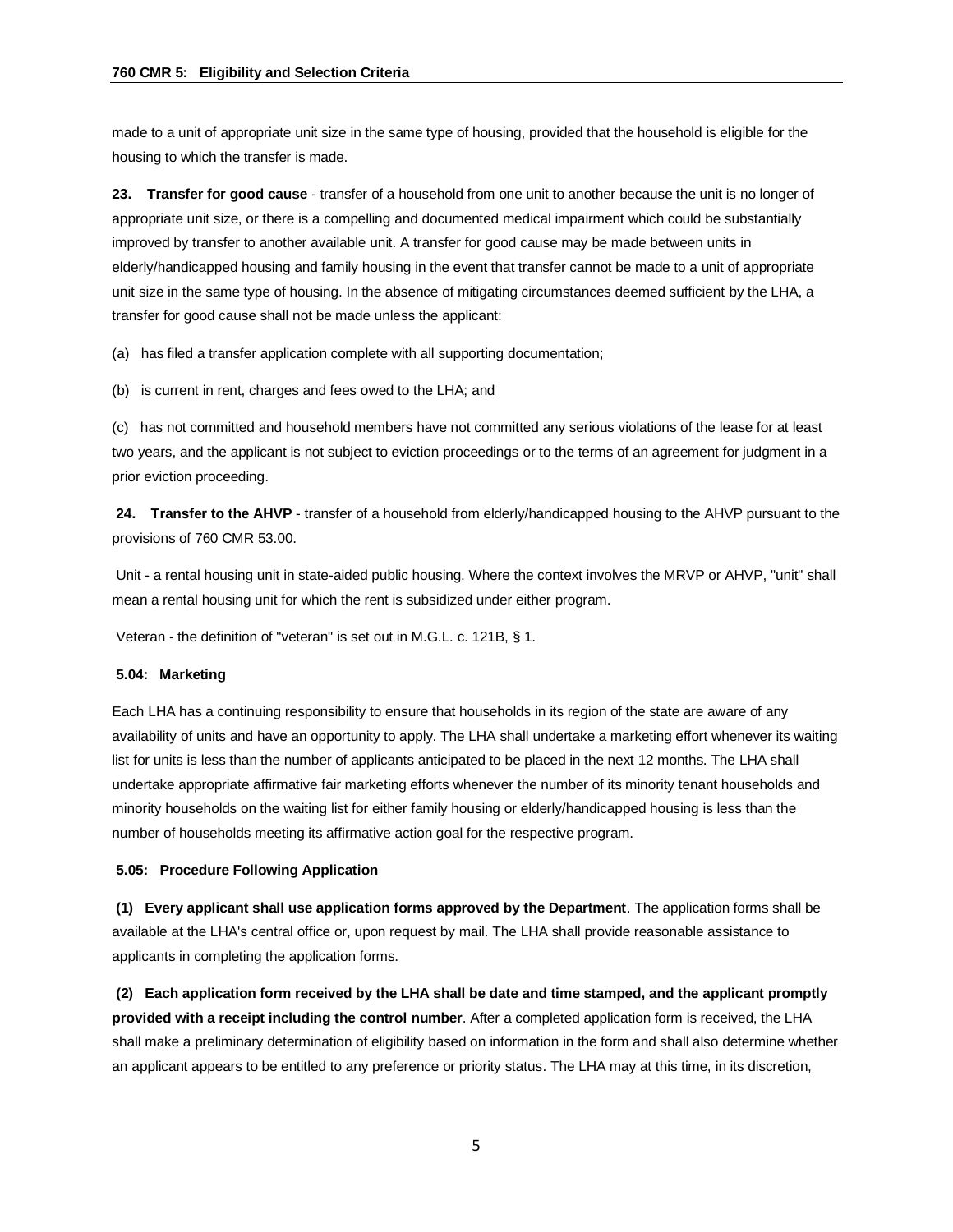verify some or all information provided. The applicant shall be notified of the LHA's preliminary determination and may request a private conference if found ineligible or not to be entitled to a priority or preference category requested.

**(3) When an applicant approaches the top of the waiting list, the LHA shall make a final determination of the applicant's eligibility and qualification**. The applicant shall update the application and provide any additional information or verification reasonably required by the LHA. An applicant determined to be ineligible or unqualified shall be sent written notification of:

(a) the determination;

(b) the reason(s) for the determination detailing the material facts; and

(c) the right to request a private conference to re-determine eligibility and/or qualification.

(4) When an application for a transfer for good cause is denied, when an application for addition of a household member is denied, or when the LHA orders an administrative transfer, a household member, who has signed the lease, may grieve the decision of the LHA under the grievance procedure, and this shall be the sole administrative remedy.

#### **5.06: Income Eligibility**

(**1) Income limits for admission of an applicant to state-aided public housing and for participation in the AHVP shall be set at two year intervals**. The income limits shall be the "Low Income Limits", set by the United States Department of Housing and Urban Development (HUD), then in effect, for a similarly sized household in the city or town in which the LHA is located. Household income shall be determined in the same manner as net household income for rent determination provided that income shall be imputed to assets which have been disposed of as provided by 24 CFR Part 5, Subpart F or successor regulatory provisions

**(2) A household occupying a unit in elderly/handicapped housing shall remain eligible for continued occupancy until such time as 30% of its monthly net household income equals or exceeds the fair market rent (FMR) then in effect for the Section 8 Existing/Voucher Program for a unit of appropriate unit size in the area in which the LHA is located.**

**(3) A household occupying a unit in family housing shall remain eligible for continued occupancy until such time as 32% of its monthly net household income equals or exceeds the fair market rent (FMR) then in effect for the Section 8 Existing/Voucher Program for a unit of appropriate unit size in the area in which the LHA is located.**

**(4) An AHVP participant shall remain eligible for continued occupancy in a unit until such time as the participant's rent share equals or exceeds the contract rent. The participant shall retain his or her AHVP voucher for 90 days from the date on which the LHA determines that the participant's share equals or exceeds the contract rent. At the end of that period, if the participant's share continues to equal or exceed the contract rent, the household will not be eligible for continued assistance under the AHVP.**

**5.07: Eligibility of Handicapped Persons**

6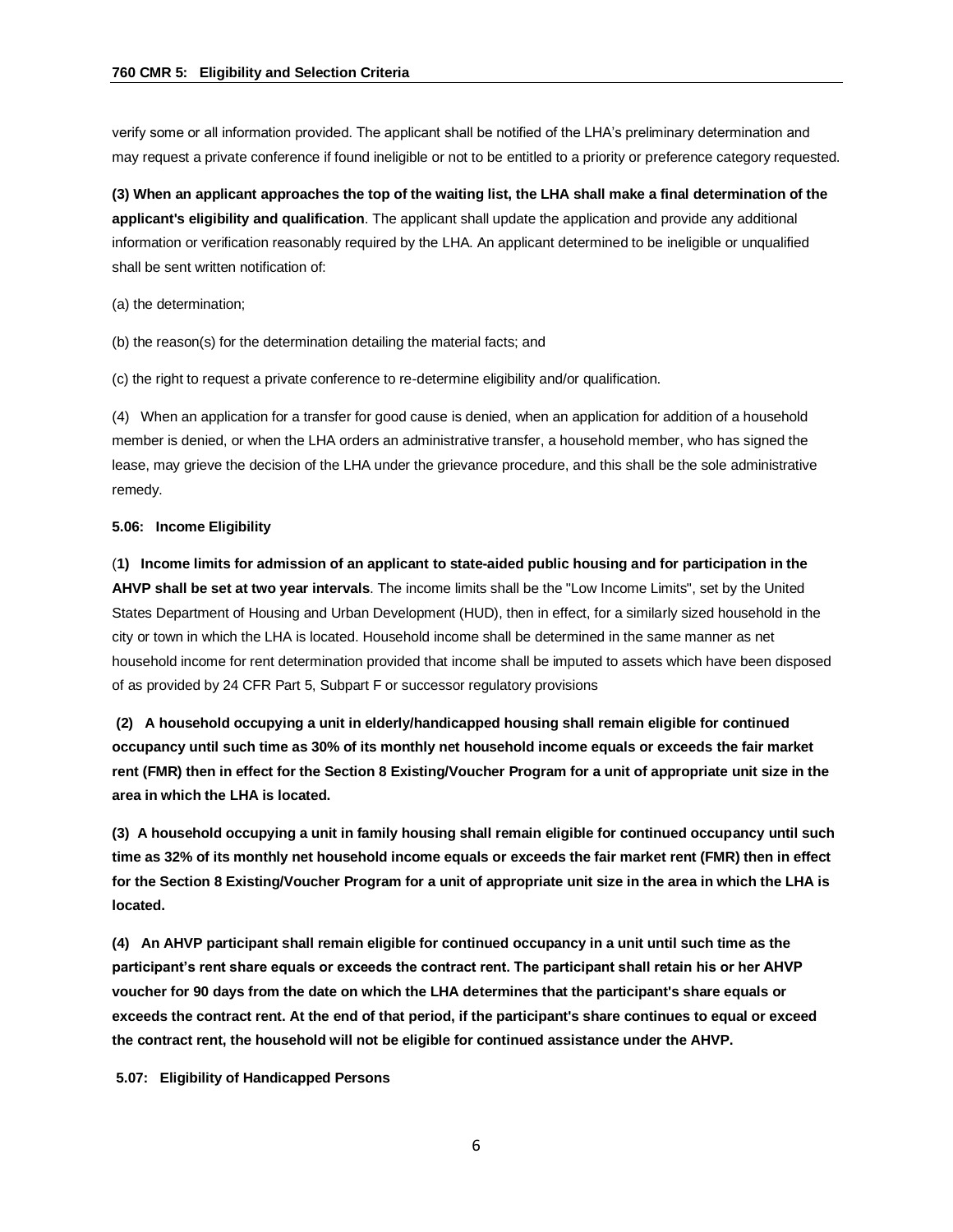(1) **The definition of handicapped persons of low income** is set out in M.G.L. c. 121B, § 1. A handicapped person of low income, as so defined, may have one or more physical or mental impairments, which shall be considered in conjunction with each other if more than one exists.

(2) **The LHA shall determine whether non-elderly applicants for elderly/handicapped housing are handicapped persons of low income**. Upon request, the applicant shall provide documentation sufficient for the LHA to be able to make a determination of eligibility. Such documentation shall be subject to third party verification. As part of the determination process the following actions and findings are necessary.

(a) The applicant shall provide certification by a physician documenting a physical or mental impairment which is expected to be of long and continued duration but at least for more than six months;

(b) the LHA shall determine that either certain special architectural design features or low-rent housing are not available in the private market and that the applicant is faced with living in an institution or decadent, substandard housing, or paying excessive rents; and

(c) the LHA shall determine an applicant to be of low income if the applicant's household income is within the income limits set for state-aided public housing.

# **(3) Examples of a person with a qualifying physical impairment which may substantially impede his or her ability to live independently in conventional housing shall include but shall not be limited to a person:**

(a) who is confined to a wheelchair;

(b) who, because of the use of braces or crutches, or because of the loss of a foot or leg, or because of an arthritic, spastic, pulmonary or cardiac condition walks with significant difficulty or insecurity;

(c) who, due to a brain, spinal or peripheral nerve injury, suffers from significant coordination deficits;

(d) who is blind within the definition of blindness set out in 111 CMR 5.06(4) or successor regulatory provision;

(e) who is deaf within the definition set out in M.G.L. 6, § 191; or

(f) who has a developmental disability which prevents the person from living totally independently and would benefit from the LHA's specialized housing (such a person may include but is not limited to a person with cerebral palsy, mental retardation, or epilepsy).

## **5.08: Determination of Qualification for Placement**

# (**1) In making its final determination the LHA shall determine if applicant and household members are qualified for public housing. An applicant and the applicant household shall be disqualified for public housing for any of the following reasons:**

(a) The applicant or a household member has disturbed a neighbor or neighbors in a prior residence by behavior, which if repeated by a tenant in public housing, would substantially interfere with the rights of other tenants to peaceful enjoyment of their units or the rights of LHA employees to a safe and secure workplace.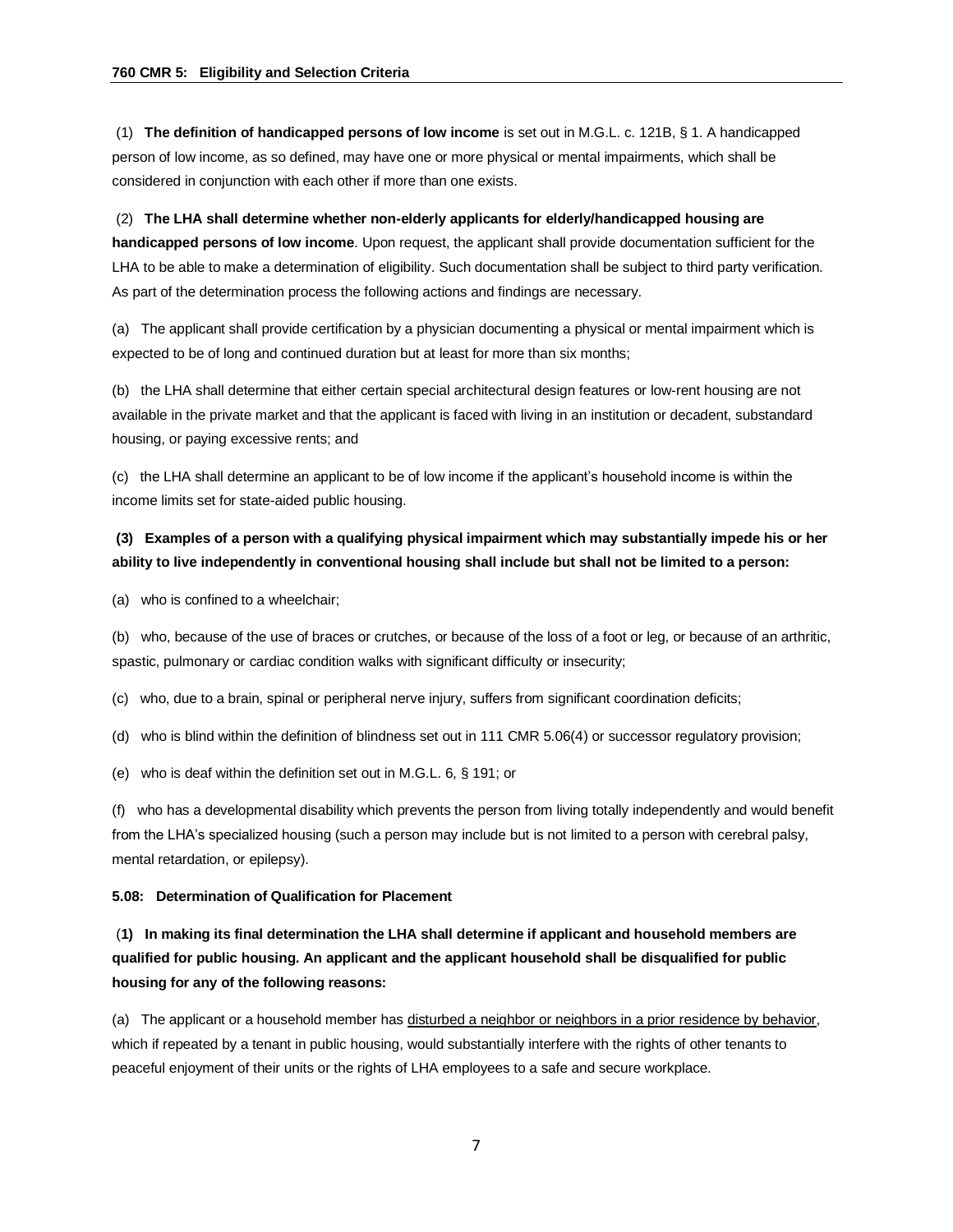(b) The applicant or a household member has caused damage or destruction of property at a prior residence, and such damage or destruction of property, if repeated by a tenant in public housing, would have a material adverse effect on the housing development or any unit in such development.

(c) The applicant or a household member has displayed living habits or poor housekeeping at a prior residence, and such living habits or poor housekeeping, if repeated by a tenant in public housing, would pose a substantial threat to the health or safety of the tenant, other tenants, or LHA employees or would adversely affect the decent, safe and sanitary condition of all or part of the housing.

(d) The applicant or a household member in the past has engaged in criminal activity, or activity in violation of M.G.L. c. 151B §4, which if repeated by a tenant in public housing, would interfere with or threaten the rights of other tenants or LHA employees to be secure in their persons or in their property or with the rights of other tenants to the peaceful enjoyment of their units and the common areas of the housing development.

(e) The applicant or a household member who will be assuming part of the rent obligation has a history of nonpayment of rent and such non-payment, if repeated by a tenant in public housing, would cause monetary loss; provided, however, that if the applicant or household member paid at least 50% of his/her household's monthly income for rent each month during a tenancy but was unable to pay the full rent, an eviction for non-payment of the balance shall not disqualify such individual from public housing pursuant to 760 CMR 5.08(1)(e).

(f) The applicant or a household member has a history of failure to meet material lease terms or the equivalent at one or more prior residences, and such failure, if repeated by a tenant of public housing, would be detrimental to the LHA or to the health, safety, security or peaceful enjoyment of other tenants or of LHA employees.

(g) The applicant or a household member has failed to provide information reasonably necessary for the LHA to process the applicant's application.

(h) The applicant or a household member has misrepresented or falsified any information required to be submitted as part of the applicant's application, or a prior application within three years, and the applicant fails to establish that the misrepresentation or falsification was unintentional.

(i) The applicant or a household member has directed abusive or threatening behavior which was unreasonable and unwarranted towards an LHA employee during the application process or any prior application process within three years.

(j) The applicant or a household member does not intend to occupy public housing, if offered, as his/her primary residence.

(k) The applicant or a household member is a current illegal user of one or more controlled substances as defined in M.G.L. c. 94C, §1. A person's illegal use of a controlled substance within the preceding 12 months shall create a presumption that such person is a current illegal user of a controlled substance, but the presumption may be overcome by a convincing showing that the person has permanently ceased all illegal use of controlled substances. This disqualification of current illegal users of controlled substances shall not apply to applicants for housing provided through a treatment program for illegal users of controlled substances.

8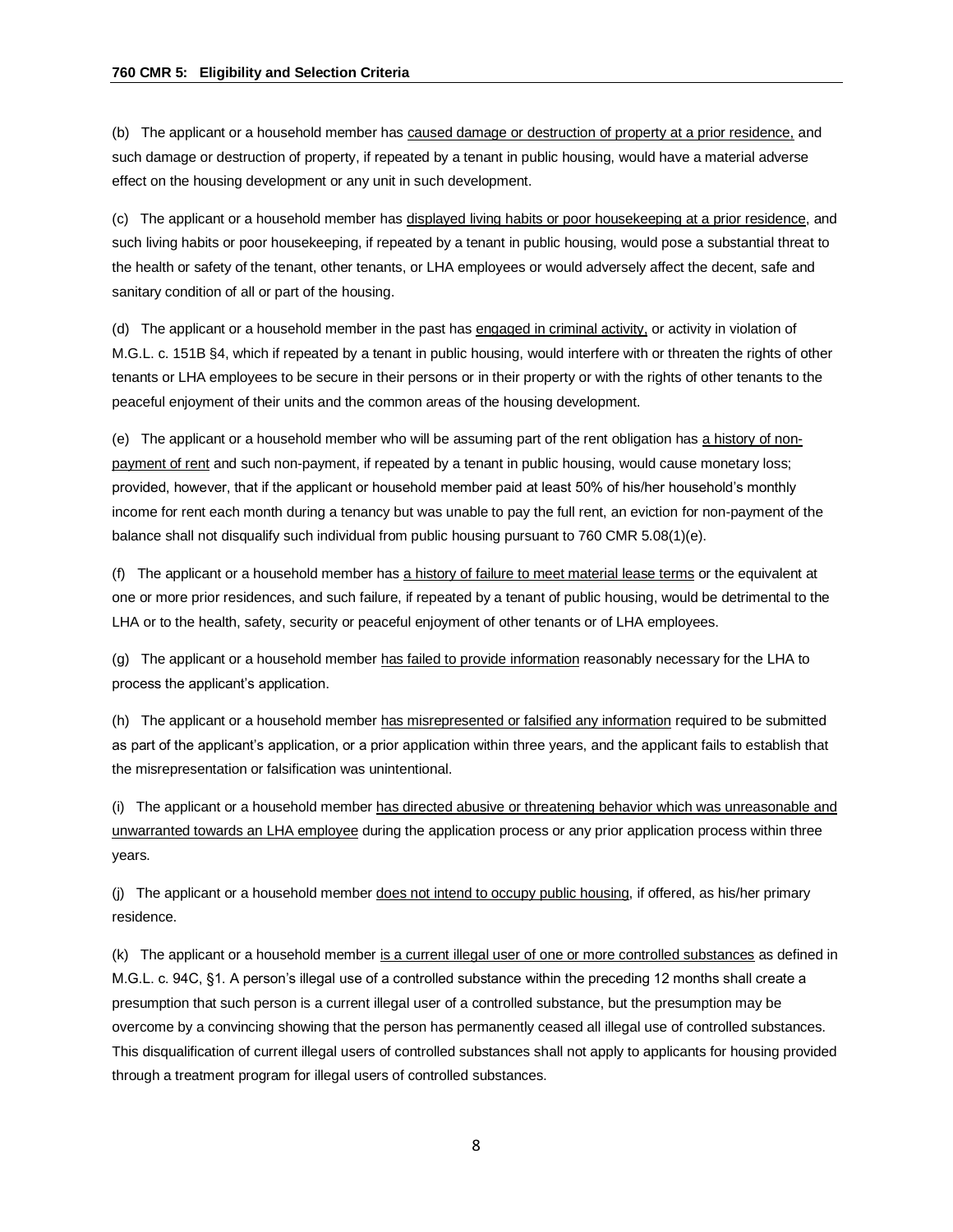**(2) Prior to disqualifying an applicant under 760 CMR 5.08(1)(a) through (j), the LHA shall permit the applicant to show mitigating circumstances, which may include rehabilitation or rehabilitating efforts, sufficient so that when the potentially disqualifying behavior is weighed against the mitigating circumstances, the LHA is reasonably certain that the applicant or household member will not engage in any similar conduct in the future. In making this determination, the LHA shall consider all relevant circumstances including;**

(a) the severity of the potentially disqualifying conduct;

(b) the amount of time which has elapsed since the occurrence of such conduct;

(c) the degree of danger, if any, to the health, safety and security of others or to the security of the property of others or to the physical conditions of the housing development and its common areas if the conduct recurred;

(d) the disruption and inconvenience which recurrence would cause the LHA; and

(e) the likelihood that the applicant's behavior in the future will be substantially improved.

The greater the degree of danger, if any, to the health, safety and security of others or to the security of property of others or to the physical condition of the housing, the greater must be the strength of the showing that a recurrence of behavior, which would have been disqualifying, will not occur in the future.

Although an applicant or household member may have a history of non-payment of rent and not fit within the exception in 760 CMR 5.08(2)(e), mitigating circumstances shall be considered in determining qualification.

(3) In determining whether an applicant is qualified for participation in the AHVP, the LHA shall use the standards and procedures set out in 760 CMR 5.08(1) and (2).

### **5.09: Selection Categories**

**(1) Priority Categories**. The LHA shall use the following priority categories in descending order in determining the order of tenant selection:

(a) 1st Priority -Homeless due to Displacement by Natural Forces an applicant, otherwise eligible and qualified, who has been displaced by:

- 1. fire not due to the negligence or intentional act of applicant or a household member;
- 2. earthquake, flood or other natural cause; or
- 3. a disaster declared or otherwise formally recognized under disaster relief laws.

(b) 2nd Priority - Homeless due to Displacement by Public Action (Urban Renewal) an applicant, otherwise eligible and qualified, who will be displaced within 90 days, or has been displaced within the three years prior to application, by:

- 1. any low rent housing project as defined in M.G.L. c. 121B, § 1, or
- 2. a public slum clearance or urban renewal project initiated after January 1, 1947, or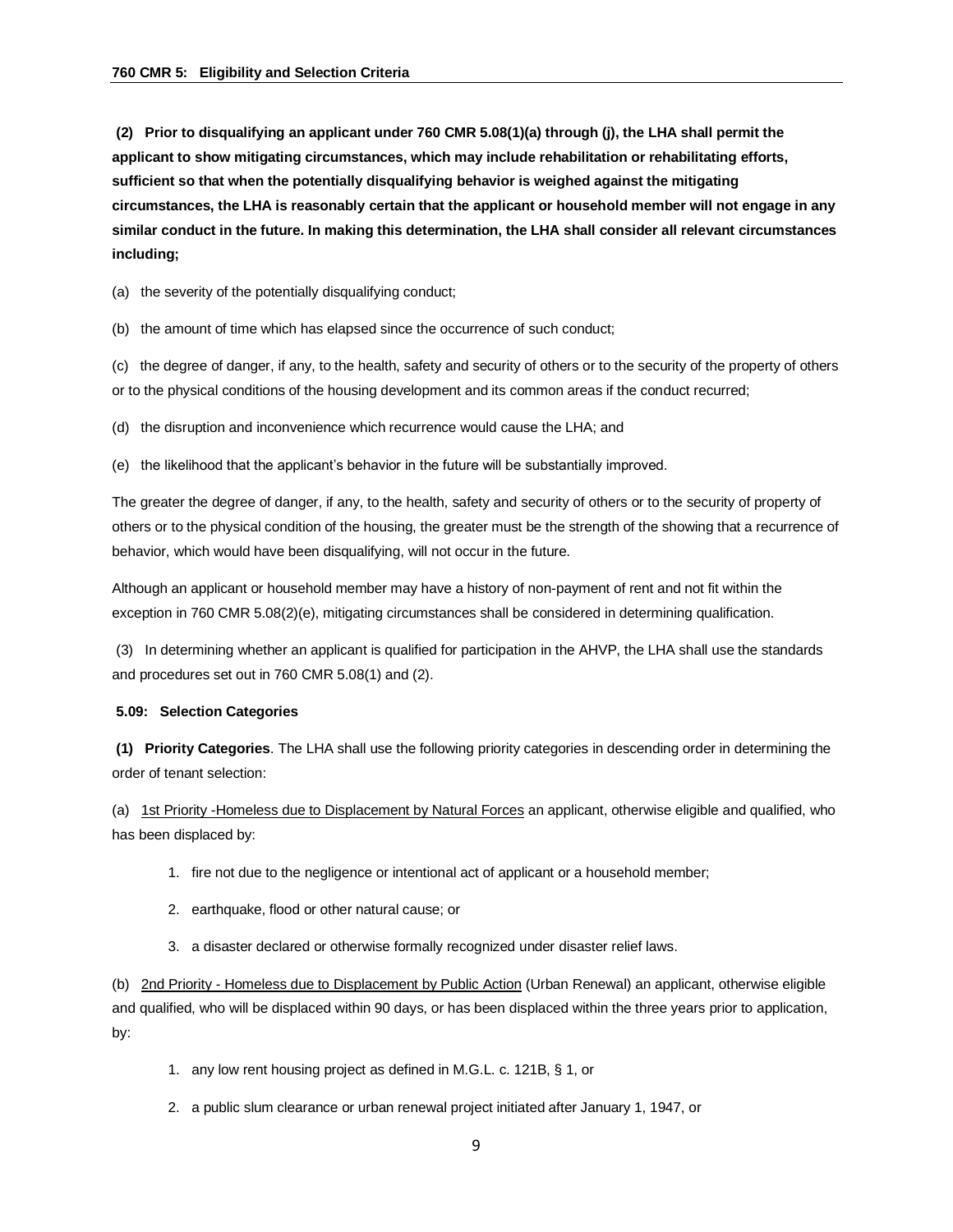3. other public improvement.

(c) 3rd Priority - Homeless due to Displacement by Public Action (Sanitary Code Violations) an applicant, otherwise eligible and qualified, who is being displaced, or has been displaced within 90 days prior to application, by enforcement of minimum standards of fitness for human habitation established by the State Sanitary Code (105 CMR 410.000) or local ordinances, provided that:

1. neither the applicant nor a household member has caused or substantially contributed to the cause of enforcement proceedings, and

2. the applicant has pursued available ways to remedy the situation by seeking assistance through the courts or appropriate administrative or enforcement agencies.

(d) 4th Priority - Emergency Case under the Emergency Case Plan established by the LHA pursuant to 760 CMR 5.11.

(e) 5th Priority - AHVP Participant an applicant, otherwise eligible and qualified, who is living in a non-permanent, transitional housing subsidized by the AHVP.

(f) 6th Priority - Transfer for Good Cause.

(g) 7th Priority - Standard Applicant an applicant, otherwise eligible and qualified, who does not fit within any of the previous six priority categories.

**(2) Preference Categories. Apart from the affirmative action preference to be applied pursuant to 760 CMR 5.10(3) the LHA shall apply the following preferences in descending order within each of the priority categories in determining the order of tenant selection:**

**(a) Veteran** - Any veteran applying for elderly/handicapped housing receives this preference if the applicant resides in the community. A veteran applying for family housing receives this preference in all c. 200 units or, if the LHA has no c. 200 units, in 20% of c. 705 units. In c. 200 and c. 705 units the order of preference is as follows:

- 1. veterans with service-connected disability;
- 2. families of deceased veterans whose death was service connected; and
- 3. other veterans.
- **(b) Local Resident.** Any local resident applying for public housing receives this preference.

### **5.10: Placements and Offers**

**(1) General Provisions for Placements.**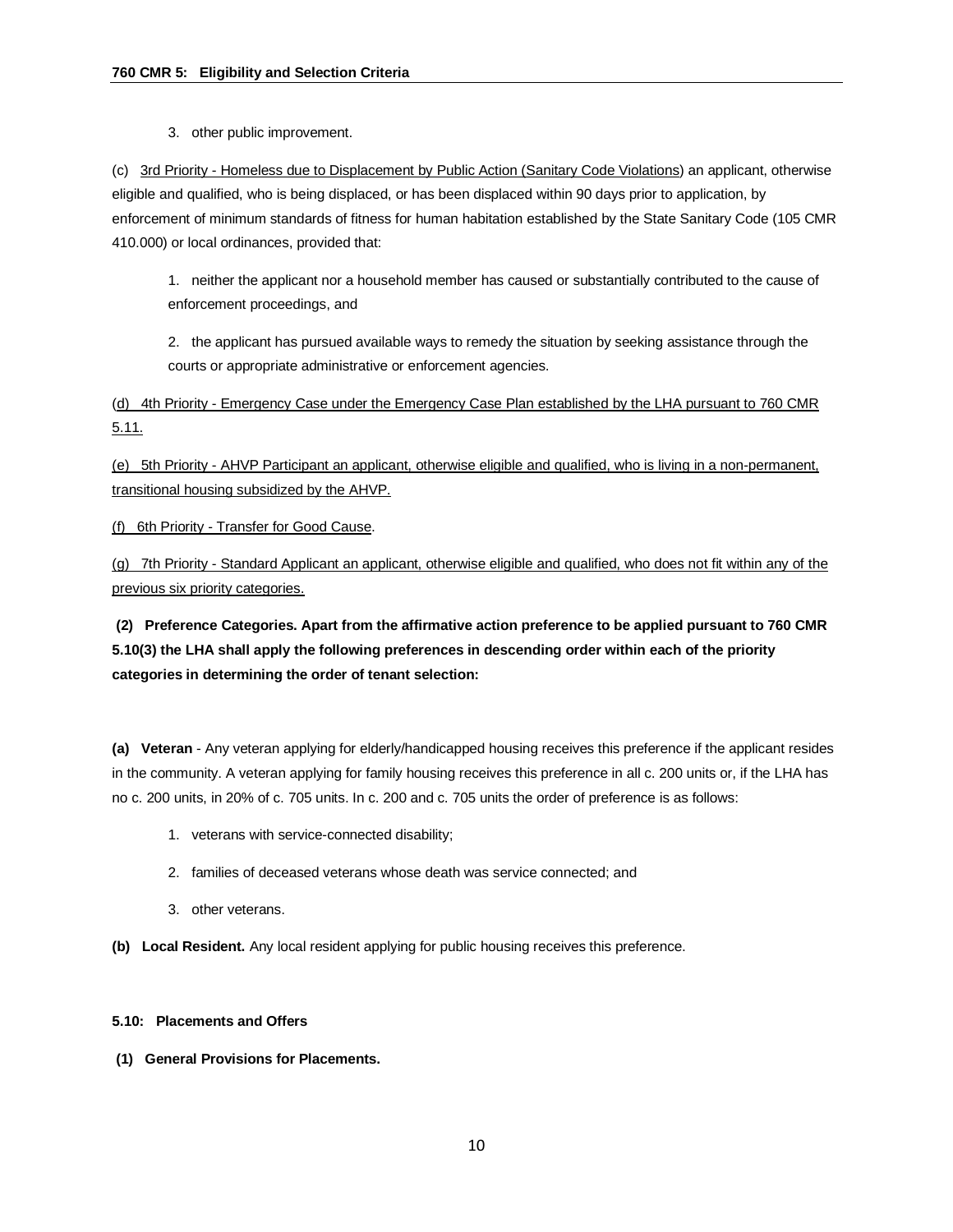(a) Placements are to be made in elderly/handicapped housing to achieve a mixed population of elderly households in 86.5% of the units and handicapped households in 13.5% of the units. The LHA shall place applicants in accordance with 760 CMR 5.10(2) in order to attain or to sustain these percentages. Such placements shall also be made in accordance with any applicable priority and preference categories and the affirmative action preference, if applicable.

(b) Any accessible or modified unit shall be offered to an applicant household which includes a person, regardless of age, who has a physical handicap which handicap necessitates one or more of the special design features of the unit.

( c) Except as provided in 760 CMR 5.10(1)(a) and (b) and subject to the affirmative action preference, if applicable, when a unit or rental assistance voucher becomes available, it shall be offered to the applicant for the applicable program with an appropriate household size who has the lowest control number in the highest preference category within the highest priority category.

**(2) Placements by LHA in Elderly/Handicapped Housing**. Prior to making a placement in elderly/handicapped housing, the LHA shall determine the LHA's current percentage of c. 667 units occupied by handicapped households. In making this determination the LHA shall count all c. 667 units including c. 667 congregate units, c. 667 section 8 new construction or substantial rehabilitation units, c. 667 modified units, and c. 667 conventional units. The LHA shall then place applicants as follows:

(a) If the percentage of units occupied by handicapped households is less than 13.5%, the LHA shall place one eligible and qualified handicapped household for each eligible and qualified elderly household placed until such time as the percentage of handicapped households equals or exceeds 13.5%.

(b) If the percentage of the units occupied by handicapped households equals or exceeds 13.5%, the LHA shall place eligible and qualified elderly households until such time as the percentage of handicapped households falls below 13.5%.

(c) If the percentage of units occupied by handicapped households equals or exceeds 13.5%, but the LHA has exhausted its waiting list of eligible and qualified elderly households, the LHA shall place those eligible and qualified handicapped households whose members have attained the age of 50 but are less than 60 years old until such time as the percentage of handicapped households falls below 13.5% or until there is an application from an eligible and qualified elderly household.

(d) If the percentage of units occupied by handicapped households equals or exceeds 13.5%, and the LHA has exhausted its waiting list of eligible and qualified elderly households and eligible and qualified handicapped households whose members have attained the age of 50 but are less than 60 years old, the LHA shall place eligible and qualified handicapped households, without regard to age, until there is an eligible and qualified elderly household or, in the absence of such an elderly household, an eligible and qualified handicapped household whose members have attained age 50 but who are less than 60 years old.

(**3) Placement by LHA granting Affirmative Action Preference**. On an annual basis each LHA shall determine whether the number of households in its family housing with at least one minority member and the number of minority

11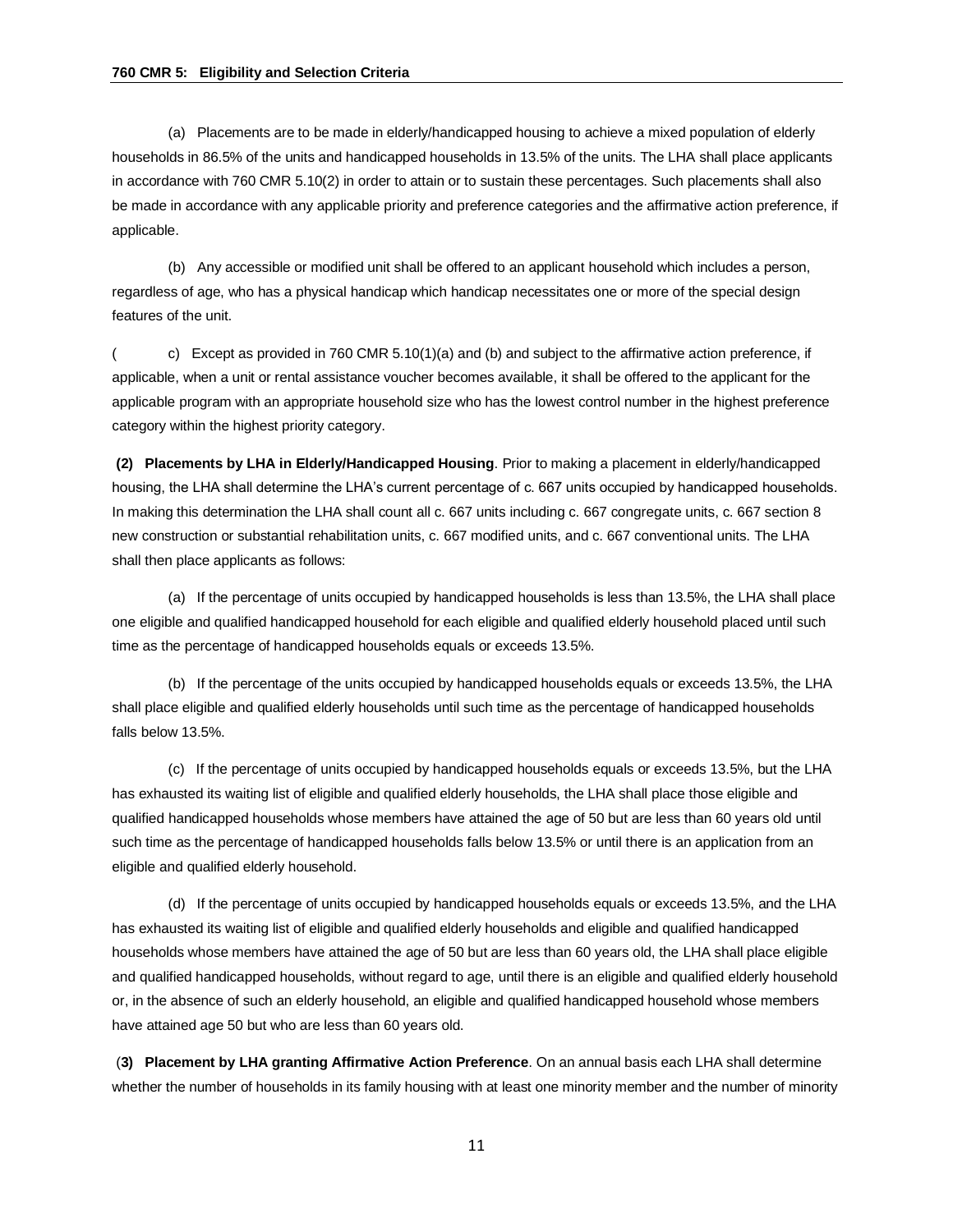households in its elderly/handicapped housing with at least one minority member meets the applicable affirmative action goal.

- (a) If the number of households with at least one minority member for either type of housing fails to meets the LHA's goal, the LHA shall provide an affirmative action preference for the type of housing involved until the goal is met.
- (b) If an LHA provides such a preference, the LHA, subject to Department approval, shall establish a placement rate by which it will place minority and non-minority applicants during the next 12 months.
- (c) The rate shall not be higher than 33.33% nor less than 20% of all placements made for the housing involved.
- (d) The affirmative action preference, when applicable, shall result in selection of the applicant with a household with at least one minority member and of appropriate size who has the lowest control number in the highest preference category within the highest priority category.
- (e) The affirmative action preference shall not limit the placement of a minority household which would otherwise be due the next unit offer.

## **(4) Offers to Applicants.**

(a) An applicant offered a unit must accept the offer within seven days of the date of the written offer. For good cause the LHA may extend the time for response.

- (1) An applicant is entitled to only one offer of a unit of appropriate unit size provided that the LHA shall offer another unit when the applicant provides reliable documentation establishing that the unit offered is inappropriate and would cause severe and unreasonable hardship.
- (2) An applicant who fails to accept the offer of a unit within seven days or to provide such documentation within that period, shall be removed from the waiting list.
- (3) After being removed from the waiting list, if the applicant files a new application with the LHA the applicant shall not be entitled to any priority or preference received on the prior application(s) for a period of three years.

(b) An applicant offered an AHVP voucher shall make a diligent search to locate an apartment within the time specified in 760 CMR 53.00.

- (1) An applicant who is unsuccessful in locating a unit within such time shall lose the voucher, and the LHA shall remove the applicant from the AHVP waiting list.
- (2) When an applicant is on the waiting list for elderly/handicapped housing and becomes an AHVP participant the LHA shall drop the applicant to the bottom of that waiting list.

## **(5) Transfer Offers**.

(a) When making a transfer for good cause, the LHA shall make one written offer of a unit which is of appropriate unit size and appropriate for the tenant's documented medical needs (if any).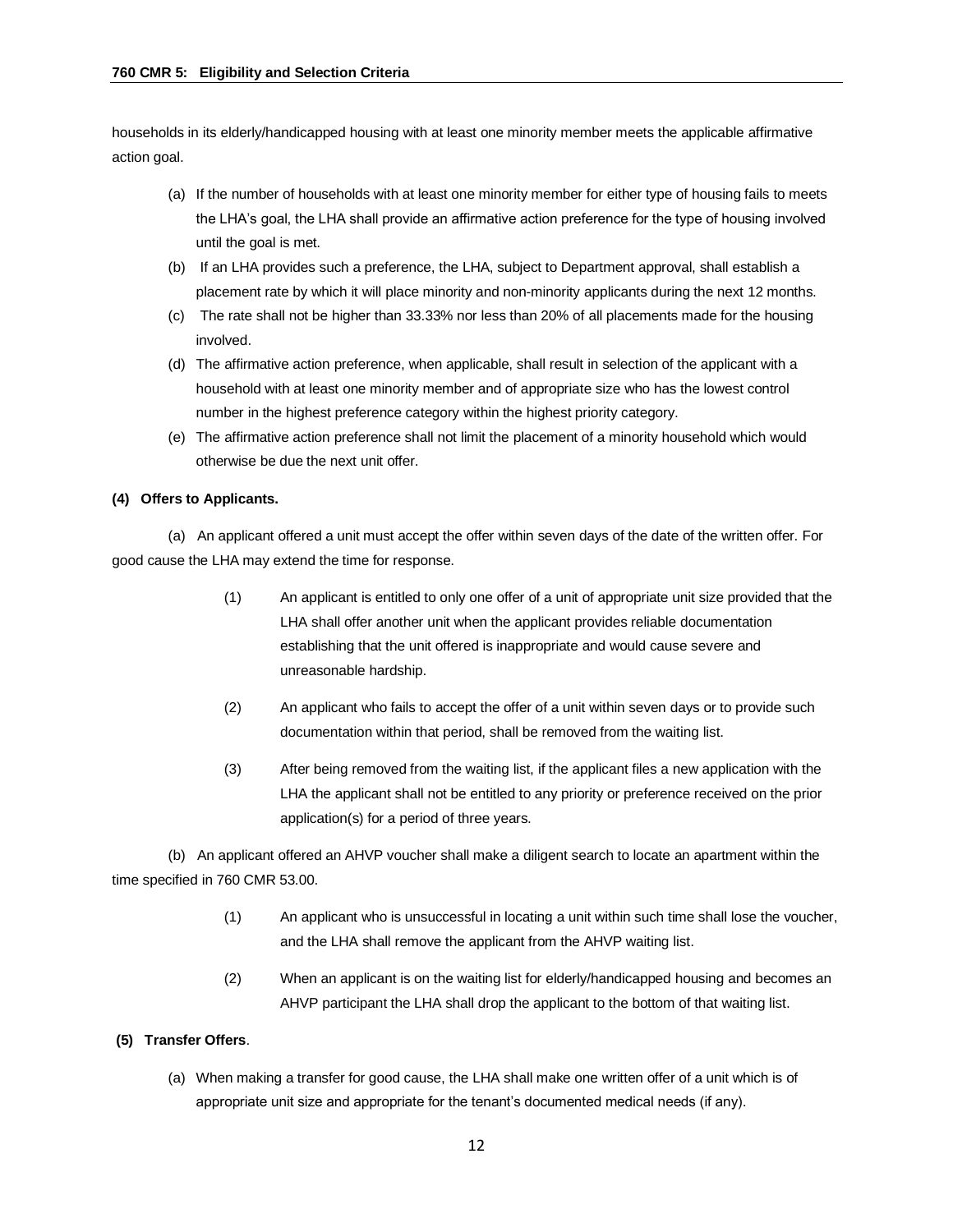- (b) A tenant must accept the transfer offer within seven days of the date of the offer.
- (c) For good cause the LHA may extend the time for accepting the offer.
- (d) A tenant who fails to accept a transfer offer of a unit of appropriate unit size within seven days shall be removed from the transfer list.
- (e) After being removed from the waiting list, if the tenant files a new application with the LHA the tenant shall not be entitled to any priority or preference received on the prior application(s) for a period of three years unless there are mitigating circumstances deemed sufficient by the LHA.

(b) An LHA may decide at any time to initiate a transfer for administrative reasons. Such a transfer must be implemented in a manner consistent with the relevant provisions of the tenant's lease and/or applicable law.

(c) An LHA may only make a transfer to the AHVP upon application by a handicapped household.

### **5.11: Emergency Case Plan**

(1) Each LHA shall have an emergency case plan approved by the Department. It shall set out circumstances under which the LHA shall grant emergency case status to homeless applicants.

(2) Each emergency case plan shall be reasonably reflective of the needs of persons who are homeless, in abusive situations, or encountering severe medical emergencies.

(3) The emergency case plan shall be posted at all times in the LHA's administrative office where applications are received and shall be a public document.

(4) Any granting of or denial of emergency case status shall be made only after verification of circumstances warranting emergency case status.

(5) Non-receipt of requested documentation, without good cause established by applicant, shall be cause for determining applicant unqualified.

## **5.12: Verification Procedures**

- (1) At the time of determining final eligibility and qualification, the LHA shall require an applicant to provide the LHA access to reliable and reasonably obtainable documentation verifying the accuracy of information appearing on the application form or otherwise necessary for the LHA's determination.
	- (a) Income of applicants shall be verified by the procedure specified for rent determination.
	- (b) If the LHA has verified any information when making a preliminary determination of eligibility for the applicant, the LHA shall re-verify such information on its final determination of eligibility and qualification.
	- (c) Non-receipt of requested documentation, without good cause established by applicant, shall be cause for determining applicant unqualified.

(2) The LHA shall require an applicant to provide the names and current addresses of all landlords (or housing providers) for applicant and household members during the period five years prior to application through the date of the final determination.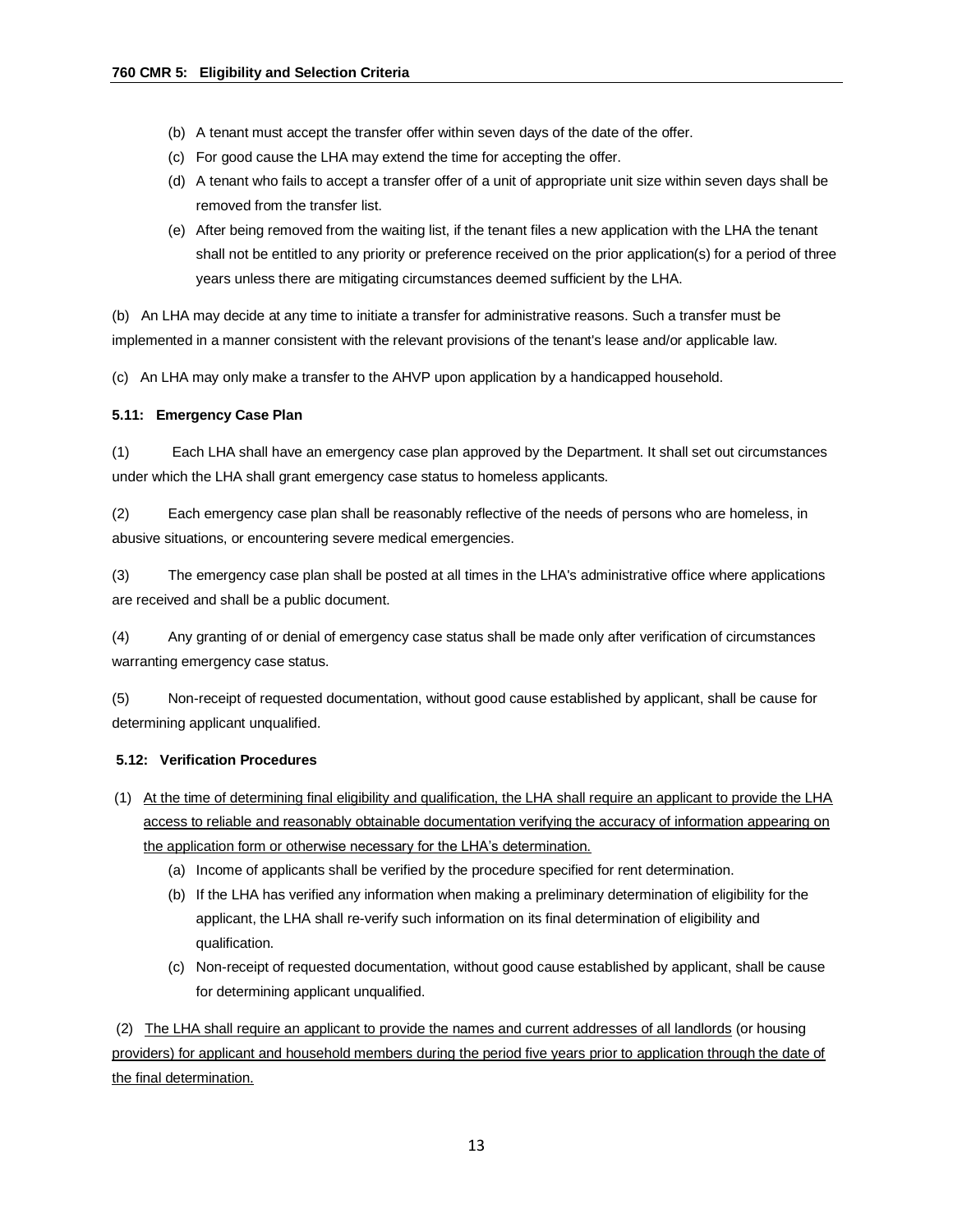- (a) If, after request the LHA has failed to receive a reference from a landlord (or housing provider) it shall notify applicant of non-receipt, and the LHA shall request that applicant use his or her best efforts to cause the landlord (or housing provider) to submit the reference to the LHA.
- (b) In the event the applicant uses his or her best efforts but is unsuccessful, the applicant shall cooperate with the LHA in securing information from other sources about the tenancy.
- (c) Non-receipt of a reference from a landlord (or housing provider) shall be cause for determining an applicant unqualified unless the applicant can show that he or she has used best efforts to secure the reference and that he or she has complied with reasonable requests for cooperation in securing other information.
- (3) In determining qualification the LHA shall check Criminal Offender Record Information and may also check: public records; other sources of public information; credit reports; and other reliable sources.
	- (a) The LHA may also make a home visit, which shall be scheduled reasonably in advance.
	- (b) Observations by the person making such a visit shall be promptly reduced to writing and placed in the applicant's file.

(4) Information regarding eligibility or qualification may be obtained by the LHA from interviews with the applicant and with others, from telephone conversations, letters, or other documents, and from other oral or written materials. All such information received shall be recorded in the applicant's file including the date of its receipt, the identity of the source, and the person receiving the information.

### **5.13: Review of Denial of Eligibility, Qualification, Priority Status, or Preference Status**

# (**1) The Private Conference between Applicant and LHA. An applicant shall be entitled to a private conference with the LHA as follows:**

(a) Notice of a Pre-Conference Determination. If upon a preliminary or final determination the applicant is determined ineligible or unqualified, or if the applicant is determined not to be eligible for a priority category or a preference category for which applicant applied, the LHA shall mail written notice of the determination to applicant at applicant's last known address. The notice shall set out the reason for the adverse determination and shall advise applicant of the provisions of the following paragraph concerning applicant's right to request a private conference with the LHA. The notice shall state that the applicant may be represented at the private conference by counsel or by another person of applicant's choice at the applicant's expense.

(b) Request for a Private Conference. Within 20 days of mailing of notice of a pre-conference determination, the applicant may request a private conference with the LHA. The request for a private conference shall be made in writing and shall be delivered or mailed to the LHA within such 20 day period.

(c) Purpose of the Private Conference. The purpose of the private conference shall be to enable the applicant to discuss with the LHA the reasons underlying the pre-conference determination and to permit consideration of all pertinent information on a new determination of eligibility, qualification and/or priority or preference status.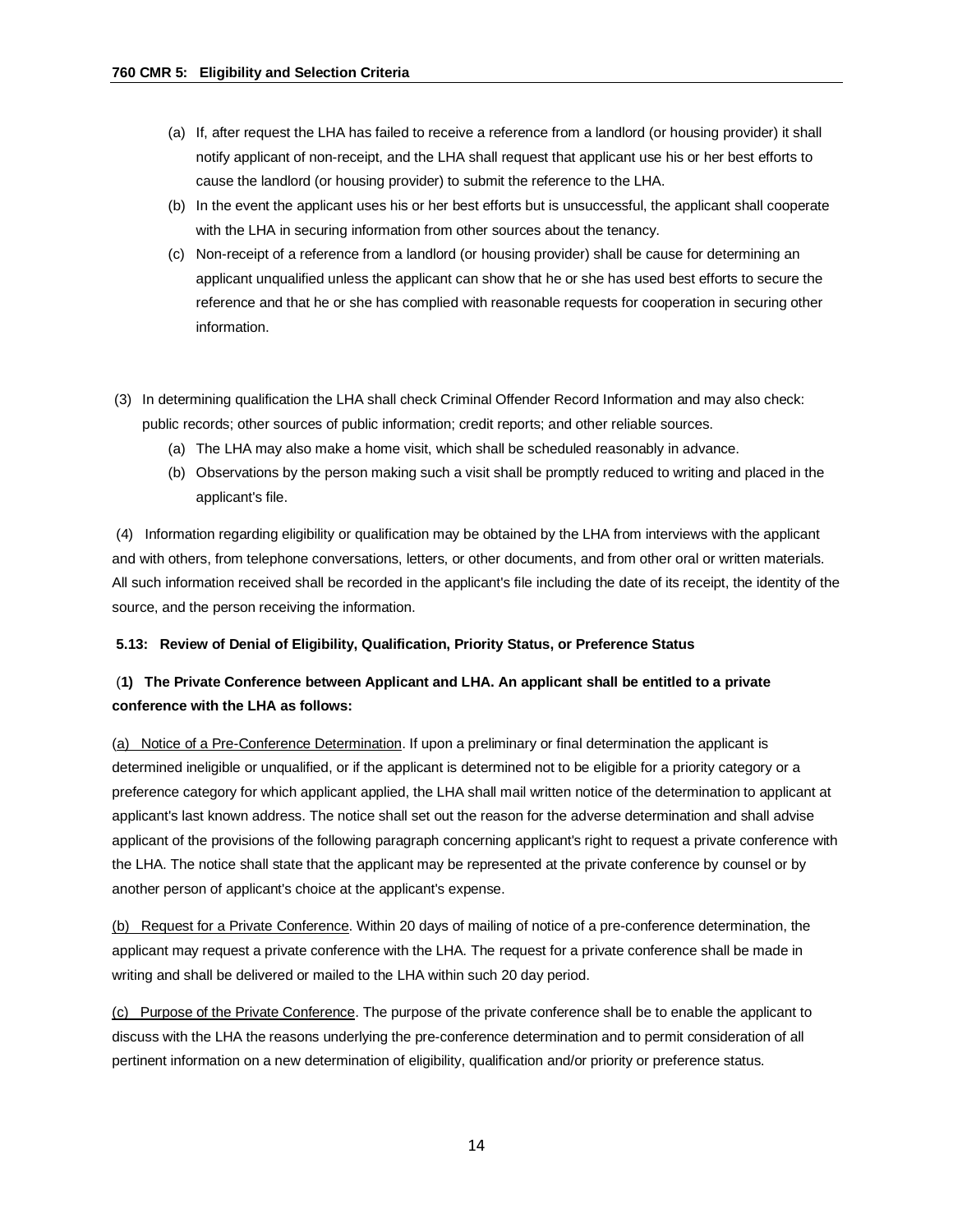(d) Scheduling the Private Conference. Promptly after receipt of a request for a private conference the LHA shall notify the applicant of a time, date and place for the private conference. The date shall be within 30 days from the LHA's receipt of the request. Thereafter, for good cause and with notice to applicant the LHA may reschedule the private conference to a later date. Unless the applicant agrees to a shorter period of time, the applicant should receive at least seven days prior notice of the time and date of the private conference.

(e) Applicant's Access to LHA Records. Prior to and at a private conference, the applicant or his or her representative shall have the right to inspect the documentation on the basis of which the pre-conference determination was made and any other documentation pertinent to the applicant's eligibility, qualification or entitlement to priority or preference status. The LHA shall make reasonable arrangements for photocopying any such documentation as applicant may specify with sufficient advance notice.

(f) Procedure at the Private Conference. The executive director shall conduct the private conference or shall designate one or more impartial persons to do so. Selection of persons who made the pre-conference determination shall be avoided unless the executive director deems there to be good reason for their selection. The conference officer or officers shall conduct the private conference fairly. Procedure shall be informal. At the private conference, applicant or applicant's representative may offer applicant's own testimony, may question the LHA on pertinent matters, and may offer other testimony, documentation, information, and argument. The LHA may also offer testimony, documentation, information, and argument. The applicant and the LHA may question each other's witnesses. Upon request the LHA may give the applicant additional time to secure documentation or information.

(g) Tape Recordings or Notes of The Private Conference. The LHA shall tape-record the private conference or shall take accurate notes of what occurred. If the applicant makes a written request at least two days before the private conference, the LHA shall tape-record the private conference, unless there is a good reason why it is unable to do so.

(2) The LHA's Decision Following a Private Conference. Within 15 working days after the close of a private conference or as soon thereafter as reasonably possible, the LHA shall notify the applicant in writing of its decision with an explanation of its reasons and shall specify any change, if appropriate, in the prior preliminary determination of the applicant's eligibility, qualifications, and/or priority or preference status. The decision shall be mailed to applicant and applicant's representative, if any, at their last known addresses. Included with a decision shall be notice about the applicant's right to request reconsideration and about the applicant's right to request review by the Department.

(3) The Right to Request Reconsideration of the LHA's Decision. If the LHA's decision following a private conference is adverse to the applicant, within 14 days from the date on which the LHA's decision was mailed, the applicant may mail or deliver to the LHA a written request that the LHA reconsider its decision. The reason or reasons for the request shall be specified. If the applicant has new information relevant to the factual basis of the adverse decision, this new information should be included with the request. Following receipt of a request for reconsideration the conference officer or officers shall review the request for reconsideration, and shall notify the applicant in writing whether or not the prior decision would be changed and, if so, shall specify the changes. Included with the decision on a request for reconsideration shall be notice about the applicant's right to request review by the Department.

(4) The Right to Request Department Review of the LHA's Decision. If the LHA's decision following a private conference or its decision following a request for reconsideration is adverse to the applicant, the applicant or his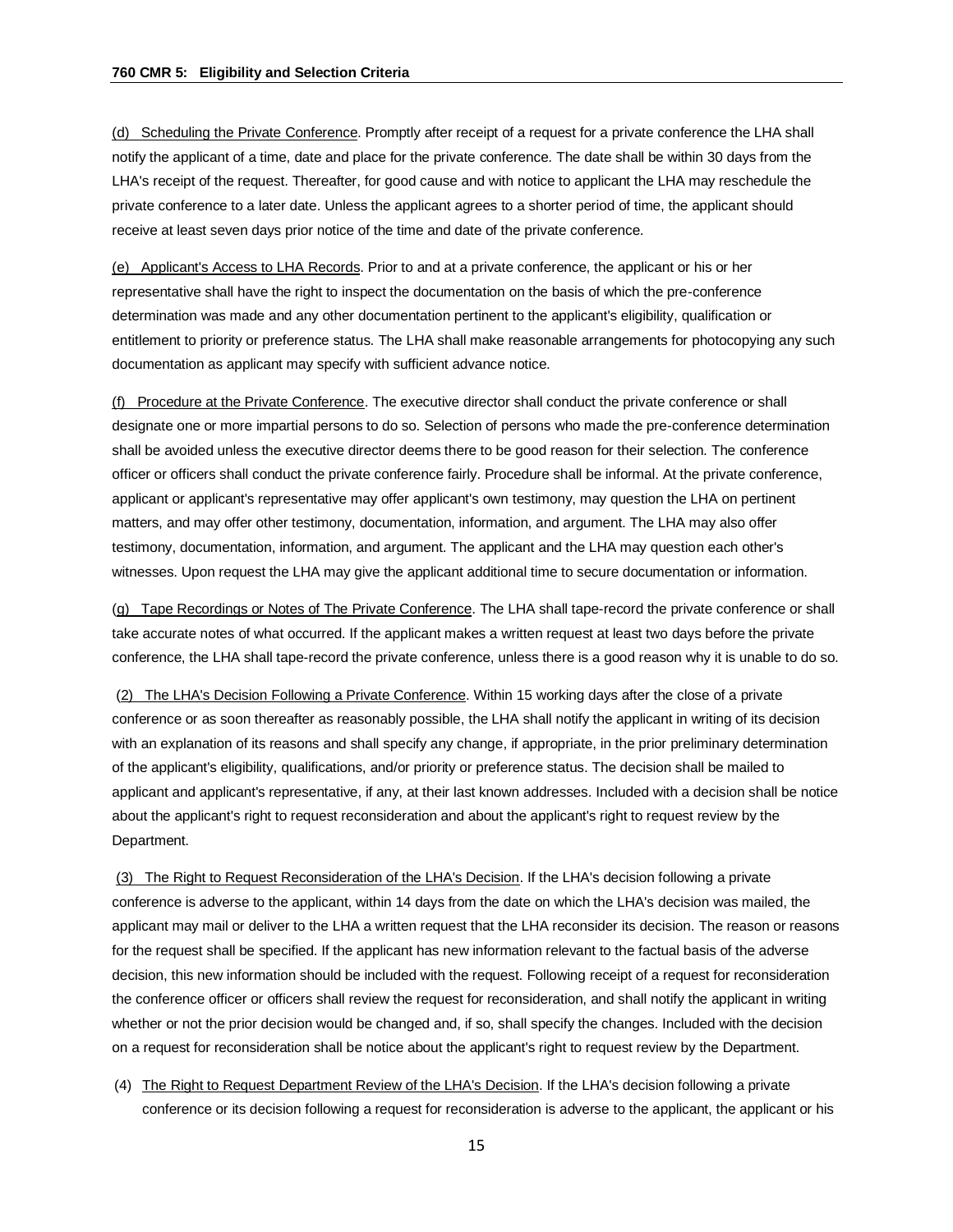or her representative may request a review of the adverse decision by the Department. The request for review shall be in writing and shall be delivered or mailed to the Department at 100 Cambridge St., Boston, MA 02202. The request for review must be received by the Department or must be mailed in a properly addressed envelope post-marked no more than 21 days from the date on which the LHA's decision was mailed to applicant. If applicant shows good cause for a late request for review, the Department may permit a request for review to be received late. If an applicant requests reconsideration pursuant to 760 CMR 5.13(3), a request for review by the Department should not be made until after the decision on reconsideration.

(5) Department Review. Review by the Department shall be in accordance with any applicable law. The purpose of review is to ensure uniform and consistent application of the eligibility and selection criteria by LHAs. The scope of review shall be whether there was an adequate factual basis for a determination by the LHA and whether the determination was made in accordance with the regulations and other applicable law or authority.

#### **5.14: Update and Reclassification of Waiting List**

The LHA shall update and reclassify all applications on file at least once in every three years in the following manner:

- (1) The LHA shall contact each applicant:
	- (a) to determine whether or not:
		- 1. applicant is still interested in obtaining housing through the LHA;
		- 2. the applicant is still preliminarily eligible;
		- 3. the applicant's preference and priority status remain the same; and

(b) to advise the applicant that a failure to respond will result in removal of the application from the waiting list. Any applicant, whose application is so removed from the waiting list shall be given notice of the removal and the right to request a private conference.

(2) The LHA shall review all updated information and may change its determination of preliminary eligibility and priority and/or preference status. The LHA shall notify each applicant of its determination and the right to request a private conference.

### **5.15: Waiver Provision**

An LHA may submit to the Department for approval changes to the eligibility and selection criteria set out in 760 CMR 5.00. The LHA shall consult with the local tenant organization(s) prior to submitting any such changes to the Department. The LHA shall specify in writing the reason why each change is requested. The Department in its discretion may approve a change if it determines that good cause exists for the change(s) and that the change is reasonable under the circumstances and will be consistent with all applicable provisions in M.G.L. c. 121B.

### **5.16: Administration**